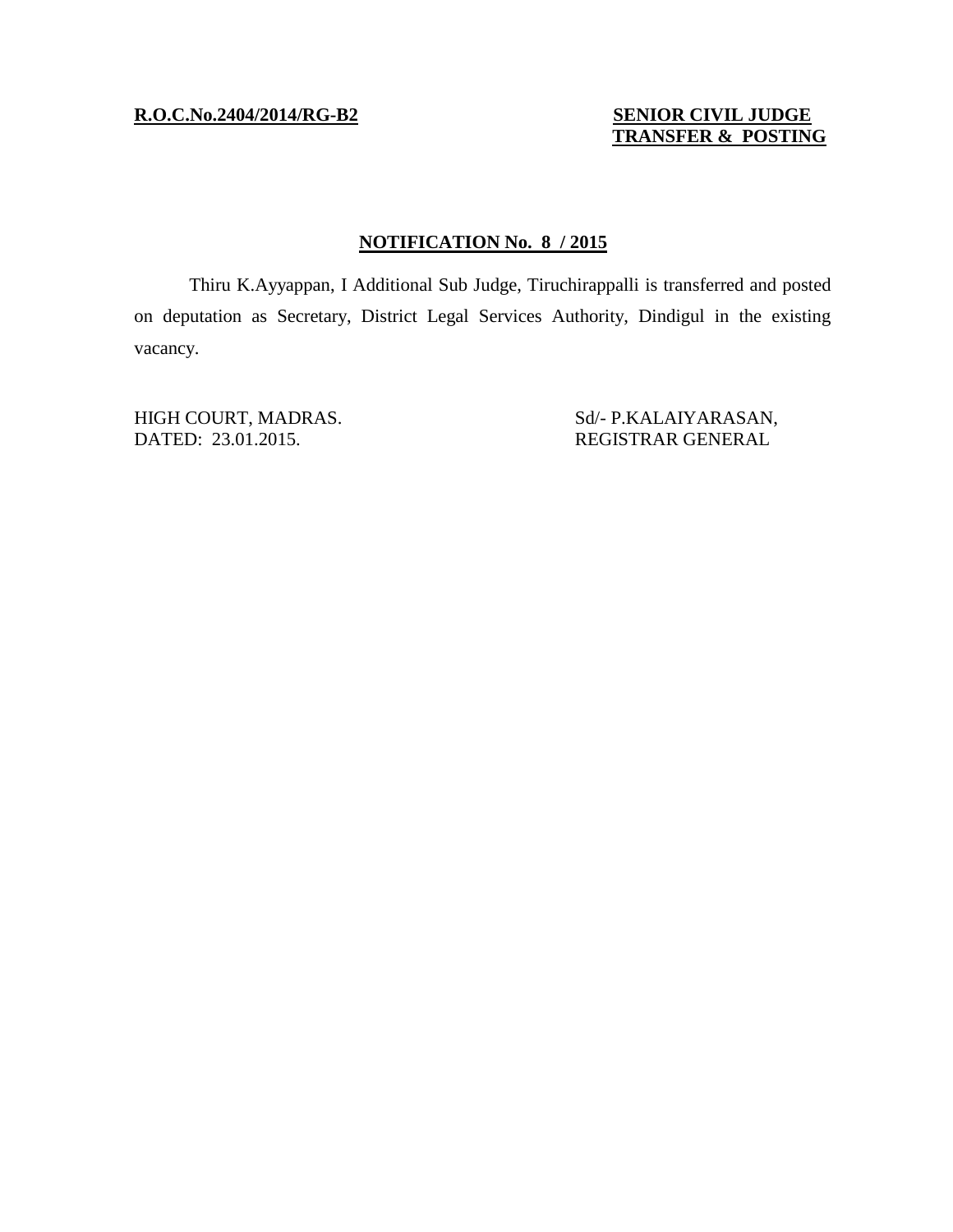#### **R.O.C.No.2404/2014/RG-B2**

#### **OFFICIAL MEMORANDUM**

- Sub: Courts and Judges Thiru K.Ayyappan, I Additional Sub Judge, Tiruchirappalli - Transferred and posted on deputation as Secretary, District Legal Services Authority, Dindigul - Notification issued - Joining instruction – Issued – After assuming charge of the new post deputed to function as Officer on Special Duty in Tamil Nadu State Legal Services Authority, Chennai – Orders issued.
- Ref: High Court's Notification No. 8 / 2015 dated : 23.01.2015.

Thiru K.Ayyappan, I Additional Sub Judge, Tiruchirappalli, who has been transferred and posted on deputation as Secretary, District Legal Services Authority, Dindigul in the High Court's Notification cited above is required to hand over charge of his post to the nearest Sub Judge, immediately and take charge of the post of Secretary, District Legal Services Authority, Dindigul, immediately, without availing full joining time.

.............

After assuming charge of the post of Secretary, District Legal Services Authority, Dindigul, Thiru K.Ayyappan, is deputed to function as Officer on Special Duty in the Tamil Nadu State Legal Services Authority, Chennai to discharge the duties of the proposed post of Administrative Officer, till the post is sanctioned by the Government.

Thiru K.Ayyappan, after assuming charge of the post of Secretary, District Legal Services Authority, Dindigul, is required to hand over charge of the said post to the nearest Sub Judge, immediately and report before the Member Secretary, Tamil Nadu State Legal Services Authority, Chennai, immediately.

Since the said officer is deputed to the Tamil Nadu State Legal Services Authority only to function as Officer on Special duty in the Tamil Nadu State Legal Services Authority, he is to continue to draw his pay and allowances etc., as Secretary, District Legal Services Authority, Dindigul.